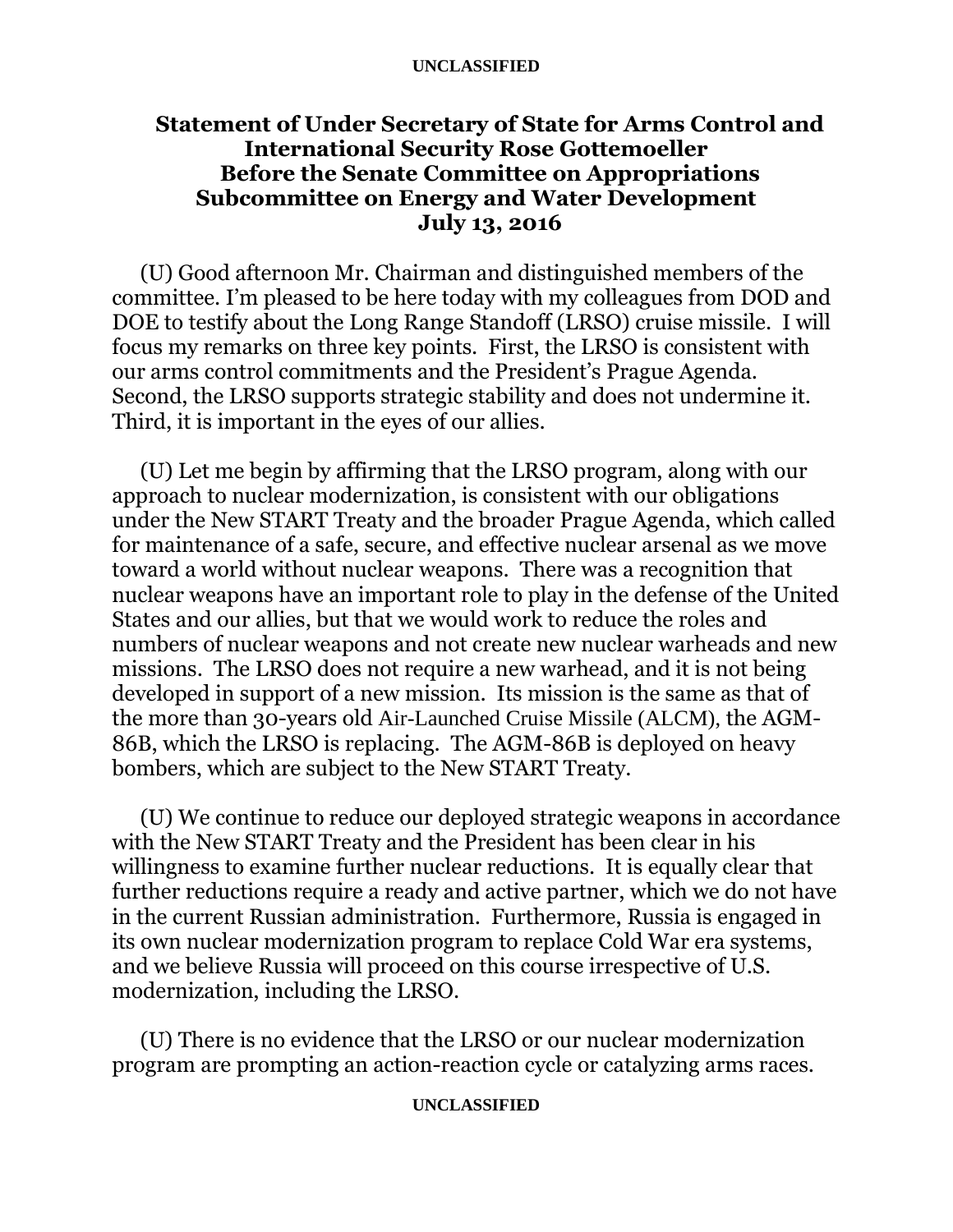### **UNCLASSIFIED**

The Russians have already developed their next-generation nuclear-armed air-launched cruise missile, the KH-102, and have employed its conventional variant, the KH-101, in Syria. Any notion that LRSO is spurring on Russia's advanced cruise missile development is simply not borne out by the facts.

(U) The LRSO is valuable in maintaining strategic stability. During the Cold War, we worried about the destabilizing nature of intermediate- and medium-range ground-launched cruise and ballistic missiles due to their short times of flight and the fear that they might be used to conduct decapitating first strikes on command and control systems. That is why we negotiated the Intermediate-Range Nuclear Forces (INF) Treaty.

(U) The LRSO is different. Unlike a ground-launched system, the LRSO cannot pose the threat of a short-notice, disarming attack because it will be carried as a stand-off weapon by long-range bombers. Arms control has generally given a "discount" to bomber weapons because they were seen as the least threatening to stability, because they pose the smallest risk of surprise attack. The process of alerting these bombers would be observable and these relatively slow flying aircraft would take hours to reach the point where they would release their weapons to targets. Moreover, the aircraft are recallable. These deliberate aspects of bomber weapons provide the President with the most signaling flexibility during a crisis.

(U) Indeed, it is the absence of a nuclear-armed cruise missile that might leave us most vulnerable to unintended escalation during a crisis. Without a stand-off cruise missile option, future Presidents may find themselves facing the unpalatable choice of responding to nuclear coercion or attack with SLBMs or ICBMs, or attempting to employ a stealth bomber to penetrate the adversary's territory to reach targets.

(U) I've explained how the LRSO is consistent with the Prague Agenda and I've explained what it doesn't do – undermine strategic stability. I also want to tell you what it does do. I will leave the technical details of this to my DOD colleagues, but I want to acknowledge the contributions of the LRSO to our foreign policy objectives – in particular as they pertain to assuring U.S. allies against high-end threats.

# **UNCLASSIFIED**